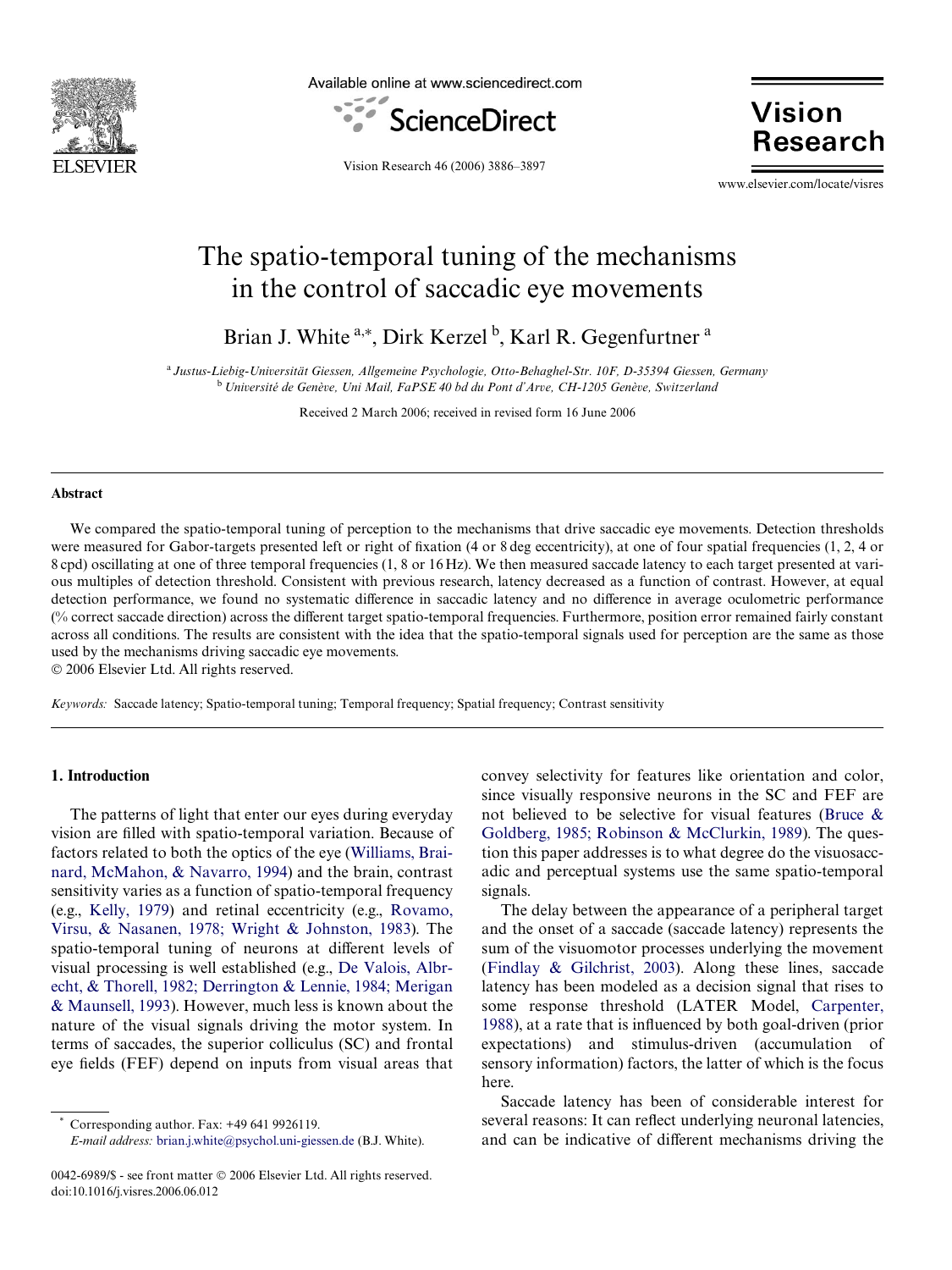movements (e.g., "express saccades" as revealed by a bimodal latency distribution, see [Fischer & Ramsperger,](#page-11-7) [1984\)](#page-11-7). Latencies have also been used to examine the influence of distractors ([Trappenberg, Dorris, Munoz, & Klein,](#page-11-8) [2001; Walker, Deubel, Schneider, & Findlay, 1997; Weber](#page-11-8) [& Fischer, 1994; White, Gegenfurtner, & Kerzel, 2005\)](#page-11-8), and the competition between stimulus-driven ("bottom-up") and goal-driven ("top-down") control [\(Ludwig & Gilchrist,](#page-11-9) [2002\)](#page-11-9). Furthermore, latencies can be used to investigate the sensitivity of the oculomotor system to various target properties such as contrast ([Doma & Hallett, 1988\)](#page-11-10), retinal eccentricity [\(Kalesnykas & Hallett, 1994](#page-11-11)), and spatial frequency (SF) [\(Ludwig, Gilchrist, & McSorley, 2004\)](#page-11-12). For example, [Ludwig et al. \(2004\)](#page-11-12) reported that, at any given multiple of contrast threshold, targets of low spatial frequency (1–2 cpd) triggered saccades with somewhat shorter latencies than targets of high spatial frequency (8–16 cpd). Earlier studies also reported longer manual reaction times to foveally presented gratings of higher relative to lower spatial frequency ([Breitmeyer, 1975; Lupp, Hauske, &](#page-10-0) [Wolf, 1976\)](#page-10-0).

One difficulty in interpreting latency differences between stimuli of different spatial frequency is that contrast sensitivity is not constant across spatial frequency and eccentricity [\(Rovamo et al., 1978; Wright & Johnston, 1983](#page-11-2)), and that saccadic latency is highly sensitive to differences in contrast ([Doma & Hallett, 1988](#page-11-10)). If stimuli are not carefully controlled in terms of detection performance, it is difficult to rule out the contribution of contrast. Furthermore, at threshold, saccade latencies are unavoidably noisy, so it is essential to perform a detailed analysis around detection threshold.

Only one study ([Ludwig et al., 2004\)](#page-11-12) examined the influence of spatial frequency on saccadic latency. In this study the authors did not present targets specifically at threshold, but fit a Piéron function ([Pins & Bonnet, 1996](#page-11-13)) to each observer's raw latency data plotted as a function of contrast/contrast threshold (i.e., multiples of threshold). While the higher SF targets showed some deviation (elevation) from the function for two observers, Ludwig and colleagues noted that the data for the third observer in fact converged quite well into a single function  $(r^2 = 0.79)$  to 0.86 for individual target locations). Furthermore, it is quite remarkable that little difference was seen for spatial frequencies below 8 cpd for either observer. This suggests that, to a large degree, the spatio-temporal tuning for perception is the same for the mechanisms driving saccadic eye movements.

The aim of the current study was to test whether the mechanisms driving saccades do rely on the same spatiotemporal signals as perception, by (1) performing a more detailed examination around detection threshold, (2) by using a greater number of observers than in the [Ludwig](#page-11-12) [et al. \(2004\)](#page-11-12) study, and (3) by examining targets along the temporal frequency (TF) domain as well, since both spatial and temporal frequency selectivity are important attributes of primate and human visual systems ([De Valois et al.,](#page-11-3) [1982; Derrington & Lennie, 1984; Foster, Gaska, Nagler, &](#page-11-3) [Pollen, 1985\)](#page-11-3). Furthermore, the transient versus sustained nature of the magno- versus parvo-cellular pathways has been a common explanation for differences in response latency [\(Breitmeyer, 1975; Legge, 1978; Murray & Plainis,](#page-10-0) [2003; Schwartz, 1992](#page-10-0)). Neurons in the magno-cellular layers of the LGN respond better to rapidly flickering low spatial frequency targets, whereas neurons in parvo-cellular layers can respond better to low temporal frequencies, and can resolve much higher spatial frequencies ([Derrington &](#page-11-14) [Lennie, 1984; Merigan & Maunsell, 1993](#page-11-14)). It was therefore in our interest to investigate both spatial and temporal target properties.

Thus, our predictions are as follows: If the mechanisms driving saccades do rely on the same spatio-temporal signals as perception, the pattern of saccadic latencies should reflect perceptual sensitivity. That is, at equal detection performance, latencies should be the same regardless of spatio-temporal frequency. Alternatively, if the systems rely on the output of different visual mechanisms, we should observe some systematic variation in latency as a function of spatio-temporal frequency. In addition, we measured saccadic position error. While position error is believed to be independent of latency ([Becker & Jurgens,](#page-10-1) [1979; Findlay & Walker, 1999\)](#page-10-1), a tradeoff may occur when targets are more difficult to detect ([Coe](#page-11-15)ffe  $\&$  O'Regan, [1987](#page-11-15)), making it pertinent to the current study. We primarily wanted to ensure that accuracy was held constant when making a comparison between latencies. Finally, we also computed oculometric- and psychometric-performance (proportion correct saccade direction versus psychophysical detection) at threshold as a means of comparing the degree to which the systems use the same visual spatio-temporal signals for decision processes. A similar method has been used to compare saccadic- and perceptual-performance during visual search [\(Beutter, Eckstein, & Stone,](#page-10-2) [2003](#page-10-2)), the results of which support the idea that both systems use similar visual processing mechanisms for detection. If saccadic and perceptual decisions rely on the same spatio-temporal signals, oculometric and psychometric performance at threshold should not differ.

## <span id="page-1-0"></span>**2. Methods**

#### *2.1. Observers*

One of the authors plus five additional naïve observers took part in Experiment 1, and three additional observers took part in Experiment 2. All observers had normal or corrected to normal visual acuity. Observers ranged in age from 20 to 36 years of age. All observers received informed consent before participating, and all experiments followed the ethical guidelines of the Declaration of Helsinki.

#### *2.2. Equipment*

Stimuli were displayed on a 21 in. CRT monitor (ELO Touchsystems) driven by an ASUS V8170 GeForce 4 MX440 graphics board at a noninterlaced refresh rate of 100 Hz. The resolution of the monitor was set at  $1280 \times 1024$  pixels, which corresponded to physical dimensions of 37 cm wide by 29.6 cm high. At a viewing distance of 47 cm, the display occupied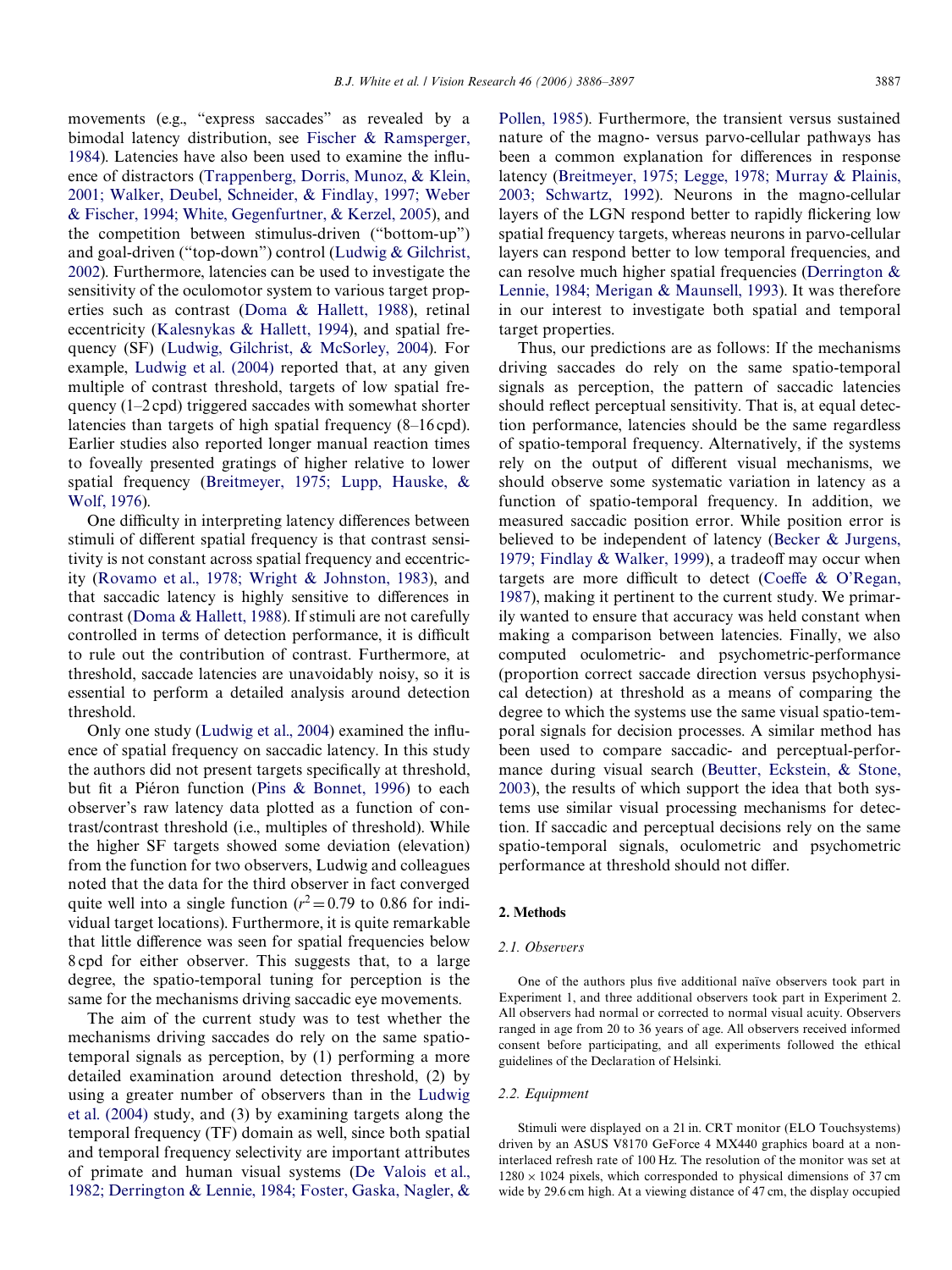a retinal area of 45 deg horizontally and 36 deg vertically. Eye-movements were measured using EyeLink II (video-based tracker from SR Research Ltd., Mississauga, Ontario) at a sample rate of 250 Hz.

#### *2.3. Stimuli*

The target was a vertically oriented Gabor patch  $(SD = 0.7 \text{ deg})$ , presented at one of four spatial frequencies (1, 2, 4 or 8 cpd), and oscillating at one of three temporal frequencies (1, 8 or 16 Hz). Targets appeared left or right of center at an eccentricity of 4 deg in Experiment 1, and 4 or 8 deg in Experiment 2. The central fixation stimulus was a black spot approximately 0.2 deg in diameter. Targets were presented on a neutral gray background with a luminance of  $32 \text{ cd/m}^2$ .

Because temporal frequency involves the modulation of contrast over time, targets of different temporal frequencies may become visible at different times (e.g., a 16 Hz target will reach peak contrast sooner than a 1 Hz target). This is an obvious difficulty when trying to compare latencies between targets of different temporal frequency. We dealt with this in two ways: for the primary experiment (Experiment 1), targets were onset at their maximum point of modulation for a given contrast, and the temporal oscillation continued from there for 500 ms. This produced an abrupt onset for all targets, which could drive transient mechanisms [\(Legge, 1978; Murray & Plainis, 2003\)](#page-11-16), and possibly overshadow subtle differences from the target's actual temporal characteristics. A Fourier analysis revealed that only the 1 Hz target showed a significant amount of residual energy, but it was spread out over a large range of frequencies, with most of the energy around 1–2 Hz. A second experiment (Experiment 2) was run where we ramped the onset of the 8 and 16 Hz targets with the sinusoidal temporal contrast function of the 1 Hz target. Here, target duration was 1000 ms to deal with the fact that targets would become visible at a later time. At a monitor refresh of 100 Hz, the 1 Hz target lasted the duration of one complete cycle, and reached maximum contrast after 25 frames (250 ms), or one quarter of the entire cycle. The first quarter of the 8 and 16 Hz targets was multiplied with the first quarter of the  $1$  Hz sinusoid. So in essence, the  $8$  and  $16$  Hz targets retained their primary flicker frequency throughout the entire period. The only difference was their onset was essentially windowed by the 1 Hz contrast modulation. In this way, the time to reach maximum contrast was the same for all targets, 250 ms after initial onset. Analysis of the Fourier energy along the temporal domain showed negligible 1 Hz residual energy for the 8 and 16 Hz targets.

Typically saccade targets are presented with an abrupt onset. Given that response latencies have been attributed to the transient versus sustained nature of the magno- versus parvo-cellular pathways [\(Breitmeyer,](#page-10-0) [1975; Legge, 1978; Murray & Plainis, 2003; Schwartz, 1992\)](#page-10-0), it was in our interest to perform tests using both abrupt and slower onset targets.

#### *2.4. Procedure*

#### *2.4.1. Thresholds*

We used a staircase procedure to determine contrast threshold for each of the 12 targets (4  $SFs \times 3$  TFs) in a 2-alternative forced choice (2AFC) procedure for Experiment 1 (left versus right), and a 4AFC in Experiment 2 (left-near, left-far, right-near, and right-far). Two staircases per stimulus were initiated, one at a log unit below the starting value, and one at a log unit above. Starting values were set relatively low such that stimuli were just visible. The staircase followed a 3-up 1-down rule yielding the 79% detection threshold (see [Macmillan & Creelman, 1991\)](#page-11-17): three correct responses in a row resulted in a contrast decrease of 1 log unit, and one incorrect response resulted in a contrast increase of 1 log unit. The threshold of each stimulus was the mean of eight reversal points (four for each staircase).

Note that eye movements were controlled using the Eyelink II tracker, and the head was stabilized by a chin rest. Calibrations were made before each block of trials (approximately every 50–100 trials), and consisted of fixating 9 consecutive bull's-eye stimuli at various locations on the screen. Average spatial accuracy for each calibration was maintained at 0.35 deg or better.

The fixation stimulus was present before the trial was initiated. Observers had to fixate this stimulus, and then initiate the trial when they were ready by pressing a key on a game-pad. This allowed for a drift correction procedure at the start of each trial. In the event that observers were not fixating accurately (within 1 deg), an error-tone was presented, and the trial had to be reinitiated. If a saccade of greater than 1 degree was made during a trial, a visual and auditory warning was presented, and the trial was aborted with no change in the status of the staircase. This ensured that the resulting thresholds were not confounded by periodically fixating the target. This was aided by the presence of the fixation stimulus throughout the duration of a trial. The target was onset randomly between 800 and 1200 ms after a trial was initiated, and appeared left or right of fixation at an eccentricity of 4 deg in Experiment 1, and 4 or 8 deg in Experiment 2. The target remained present for 500 ms in Experiment 1, and 1000 ms in Experiment 2. All trials were randomly interleaved. Observers simply made a 2AFC (Experiment 1, left, right) or a 4AFC (Experiment 2, leftnear, left-far, right-near, and right-far) as to the location of the target.

#### *2.4.2. Eye movements*

Once we determined thresholds, each stimulus was presented at various multiples of this during a separate session (0.8, 1, 2, 3, 4 or  $10 \times$  threshold and 100% contrast in Experiment 1, and 1, 1.1, 2,  $4 \times$  threshold and 100% in Experiment 2). Note that due to the inherent noise at threshold, observations from the two lowest contrasts (0.8 and  $1 \times$  threshold for Experiment 1, and 1 and  $1.1 \times$  thresh. for Experiment 2) were later pooled to increase the reliability of the mean at this level of visibility.

Observers were simply requested to make an eye movement to the center of the target when it appeared, and that both speed and accuracy are equally important. The stimulus presentation was identical to the threshold procedure above except that the fixation stimulus was removed at the same time the target was onset. As with the threshold procedure, after each trial, observers made a psychometric decision as to the location of the target by pressing the appropriate key. Eye position and event data were recorded, and all analyses were done offline.

#### *2.5. Analysis*

Saccadic latency was used as the primary indicator of the sensitivity of the saccadic system to different spatio-temporal frequencies. Latency was the time (in ms) between target onset and the onset of the first saccade. Saccades were detected by the EyeLink-II system at a velocity threshold of 30 deg/s or an acceleration threshold of  $8000 \text{ deg/s}^2$ . We also computed position error which was the Euclidean distance (unsigned) between the end point of the first saccade and the target center in degrees. We primarily wanted to ensure that position error was held constant when making a comparison between latencies. Furthermore, at low contrasts, if position error is large, it suggests that the saccade may not have been driven by the target (but might instead be a voluntary guess). We tried to rule out the contribution of such trials by computing latencies only for trials where position error was less than 2 deg. The same criterion was used by [Ludwig and colleagues \(2004\).](#page-11-12) Finally, we also measured the proportion of correct saccade directions (oculometric performance) at psychophysical detection threshold to determine the degree to which saccadic and perceptual decisions rely on the same visual signals (i.e., with regard to spatial and temporal frequency). As mentioned earlier, [Beut](#page-10-2)[ter and colleagues \(2003\)](#page-10-2) used a similar method to compare saccadic- and perceptual performance during visual search, and argued that both systems use similar mechanisms for visual detection. For our purposes, this method simply provided and additional dimension for comparing both systems.

Observers completed approximately 1500 trials each in Experiment 1, and 1000 trials each in Experiment 2, with the exception of observers LP and NB in Experiment 1, and observer SO in Experiment 2 who completed just over 500 trials each. No outlier procedure was used, but we considered saccades with latencies less than 80 ms as anticipatory responses (see [Wen](#page-11-18)[ban-Smith & Findlay, 1991](#page-11-18)). Trials with saccadic direction errors were also removed from the accuracy and latency analyses. With errors removed, the mean of each target condition consisted of 10–30 observations per observer (with the exception of observers LP, NB and SO who had somewhat fewer on some target conditions).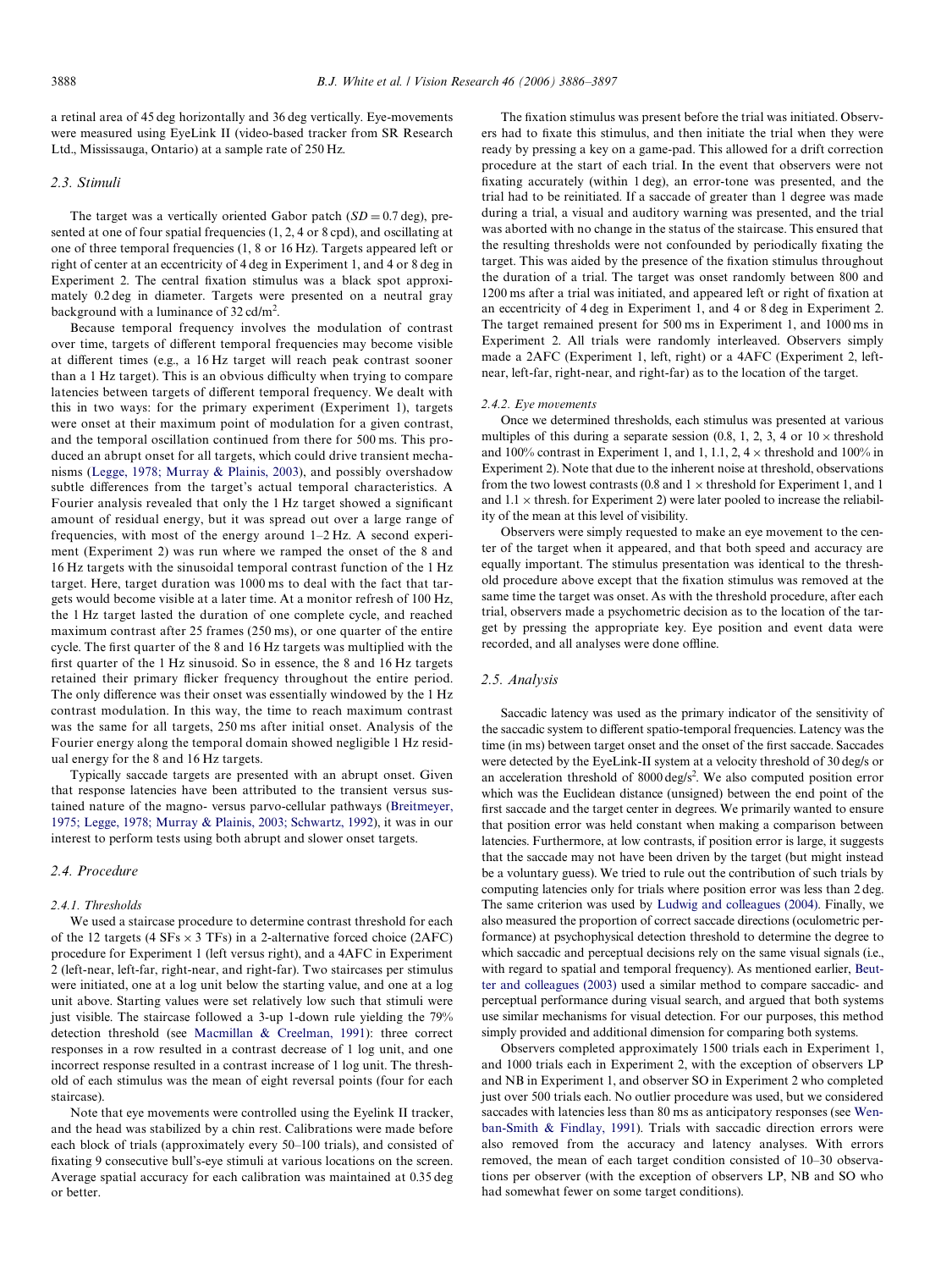# **3. Experiment 1**

<span id="page-3-0"></span>Table 1

# *3.1. Results and discussion*

# *3.1.1. Proportion of errors*

[Table 1](#page-3-0) shows the proportion of saccades and error trials at detection threshold. For brevity, the table shows threshold trials only since this is where most errors occurred. At detection threshold, the proportion of trials in which observers did not make a saccade was less than 25%, with the exception of observers MS and NB. This does not necessarily mean that detection performance was worse for these observers, but that their criterion for making a saccadic response may have been rather high. Note that the proportion of saccade direction errors (saccades in opposite direction to target) was computed from only those trials in which a saccade occurred because the number of direction errors out of the total trials would overestimate performance for those who made less saccades (especially observers MS and NB). To make detection performance comparable to this, it was also computed from saccade trials only. As such, direction and detection performance were quite similar (as seen in [Table 1\)](#page-3-0), and close to the predicted threshold performance based on the staircase rule (79%, see Section [2](#page-1-0)). Furthermore, a correlation between saccade direction errors and detection errors over trials was highly significant for each observer,  $\Phi = 0.45$  to 0.77,  $p < .001$  in all cases. Note that except for observers NB and SW, the

[Fig. 1](#page-3-1) shows the mean proportion of saccadic direction versus detection errors at threshold, as a function of target temporal frequency (left plot), and spatial frequency (right plot). The mean was around 25–30% (i.e., 70–75% correct) across all temporal and spatial frequencies, with only slightly higher direction versus detection errors overall, which may be due to the fact that saccades necessarily involve a speeded response, possibly making them more prone to direction errors. A  $2 \times 3$  (error-type  $\times$  temporal frequency) and  $2 \times 4$ (error-type  $\times$  spatial frequency) repeated measures ANOVA did reveal a small effect of error-type only  $(F(1,5)=9.8$ ,  $p < 0.05$ , and  $F(1,5) = 9.7$ ,  $p < 0.05$ , respectively). However, *F* was less than 1 for all remaining effects, which means that oculometric- and psychometric-performance did not differ across spatial or temporal frequency. This supports the idea that saccadic and perceptual decisions rely on the same visual spatio-temporal signals.

# *3.1.2. Accuracy*

As mentioned earlier, an accuracy-latency tradeoff may occur when targets are difficult to detect [\(Coe](#page-11-15)ffe  $\&$ [O'Regan, 1987\)](#page-11-15). This analysis was performed to ensure there was no such tradeoff. A  $2 \times 3 \times 4$  (2 contrasts  $\times 3$ )

Proportion of saccades, errors and used trials at detection threshold (Experiment 1) Observer Proportion saccades Direction errors Detection errors Proportion correct Inaccurate/anticipatory Proportion used (*N*) BW 0.89 0.34 0.24 0.64 0.04 0.61 (322) LP  $0.77$   $0.30$   $0.28$   $0.69$   $0.13$   $0.60(87)$ MS 0.57 0.29 0.23 0.67 0.06 0.63 (188) NB 0.39 0.23 0.22 0.76 0.29 0.54 (54) NZ 0.85 0.26 0.22 0.74 0.16 0.62 (188) SW 0.76 0.12 0.09 0.88 0.24 0.67 (167)

The proportion of direction and detection errors was computed from trials with saccades only (first column). The proportion correct represents the saccade trials with no direction or detection errors, and the proportion used represents the correct trials (fourth column) that satisfied the inaccuracy/ anticipatory criterion (see Section [2\)](#page-1-0).



<span id="page-3-1"></span>Fig. 1. Mean proportion of saccade direction errors and detection errors at threshold as a function of temporal frequency (left) and spatial frequency (right) (Experiment 1).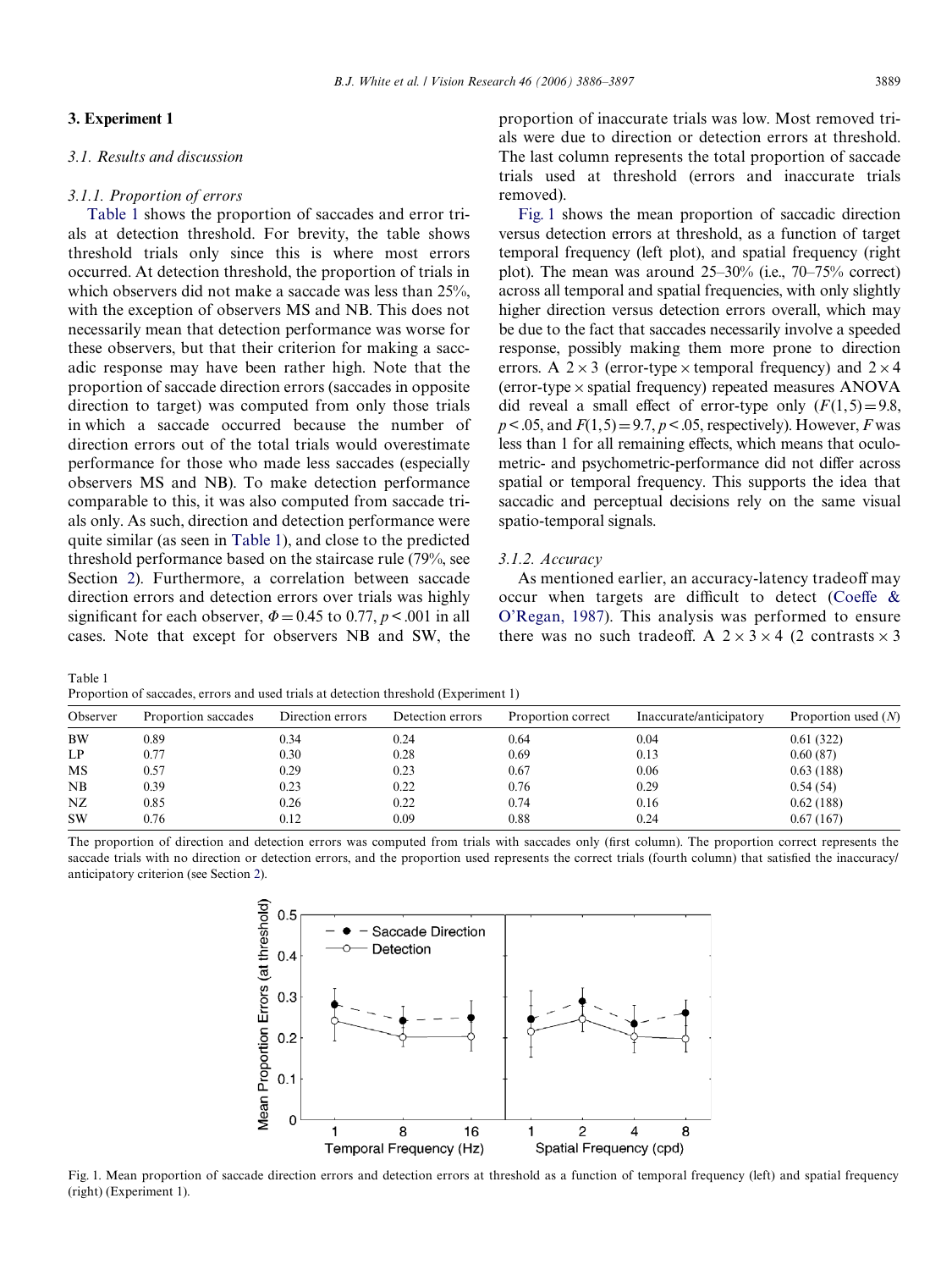

<span id="page-4-0"></span>Fig. 2. Saccadic latency as a function contrast (log) for three representative observers (Experiment 1), plotted for comparison between spatial frequencies within a given temporal frequency (A), and between temporal frequencies within a given spatial frequency (B). Errorbars omitted for clarity.

 $TFs \times 4$  SFs) repeated measures ANOVA was run on the data to test whether any differences exist between spatial or temporal frequency. We chose only the two lowest contrasts (threshold and twice threshold) because multiples of threshold greater than this were not possible for all observers on all targets, especially in terms of the high spatial frequencies.<sup>1</sup> If differences do exist, they should be more easily detected near threshold. The ANOVA revealed a small effect of SF  $(F(3, 15) = 4.6, p = .017)$  and a SF  $\times$  contrast interaction  $(F(3, 15) = 4.4, p = .021)$ . No other effects were significant  $(p > 0.3$  for all remaining tests). The effect of SF was due to slightly higher error for

1 cpd targets (0.51 deg) relative to 2 cpd targets (0.44 deg),  $p < .05$ , but no other differences were significant with a Bonferroni correction. In short, there was little difference in saccadic error across targets of different spatio-temporal frequency.

# *3.1.3. Latency*

[Fig. 2](#page-4-0) shows saccadic latency as a function of contrast for three representative observers. [Fig. 2A](#page-4-0) is plotted for comparison between spatial frequencies within a given temporal frequency, and [Fig. 2B](#page-4-0) is for comparison between temporal frequencies within a given spatial frequency. The first thing to note is the predicted steady decrease in latency as a function of contrast. Second, consistent with the [Lud](#page-11-12)[wig et al. \(2004\)](#page-11-12) study, at a given contrast, latencies were longer at consecutively higher spatial frequencies ([Fig. 2A](#page-4-0)). This was similar for the highest temporal frequency

<sup>1</sup> Because of limitations in the maximum contrast possible on CRT monitors, contrasts of more than  $2 \times$  threshold were not always possible for all observers on all targets, especially in terms of the high spatial frequencies.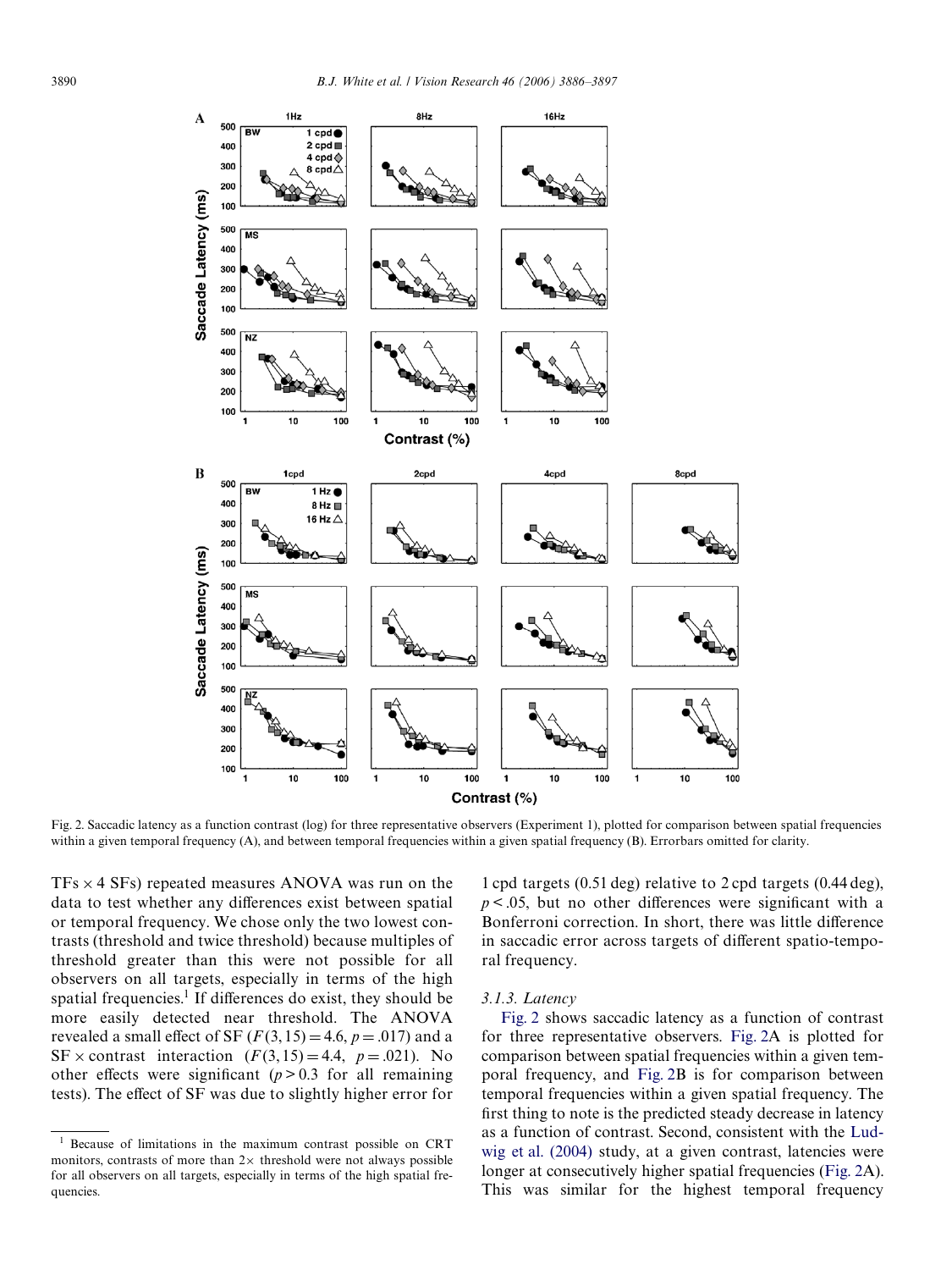([Fig. 2B](#page-4-0)), but overall there was considerably more overlap between temporal frequencies. The results were similar for the other observers.

[Fig. 3](#page-5-0) shows the mean saccade latency of the six observers, plotted for comparison between spatial frequencies (top), and between temporal frequencies (bottom). As can be seen, latencies showed a steady decrease as a function of multiples of contrast threshold, but differences between spatial and temporal frequencies were much less evident here.

We ran a  $2 \times 3 \times 4$  (2 contrasts  $\times 3$  TFs  $\times$  4 SFs) repeated measures ANOVA on the latency data. As with saccadic error, we chose only the two lowest contrasts (threshold and twice threshold) for the ANOVA because multiples of threshold greater than this were not possible for all observers on all targets. Furthermore, if any differences exist, they should be most detectable near threshold. The ANOVA revealed a strong effect of contrast  $(F(1,5)=54, p=.001)$ , and a TF  $\times$  SF interaction ( $F(6,30) = 3.1$ ,  $p = .017$ ). No other effects were statistically significant. The effect of contrast was reasonably clear from the plots, but the interaction was difficult to interpret. [Table 2](#page-5-1) shows the mean latencies (plus SEs) across SF for each TF. We ran a repeated measures ANOVA across SF for each TF, and across TF for each SF while correcting for multiple comparisons. The only significant difference found was across TF for the 2 cpd targets ( $p = .021$  with Bonferroni correction), with slightly longer latencies at higher TFs (283, 315, and 347ms, for the 1, 8, and 16 Hz targets, respectively). No other significant differences were found (*p*> .25 for all remaining tests).

Thus, at equal detection performance, the results showed little *systematic* difference in saccade latency as a function of spatial or temporal frequency. While the main effect of temporal frequency was consistent in one direction (longer laten-

#### <span id="page-5-1"></span>Table 2

Mean saccade latency and standard error (in parentheses) for the  $TF \times SF$ interaction (Experiment 1)

| SF                    |                       |                       |                       |  |  |
|-----------------------|-----------------------|-----------------------|-----------------------|--|--|
| 1 cpd                 | 2 cpd                 | 4 cpd                 | 8 cpd                 |  |  |
| $315 \text{ ms} (30)$ | $283 \text{ ms} (23)$ | $322 \text{ ms} (29)$ | $313 \text{ ms} (21)$ |  |  |
| $343 \text{ ms} (28)$ | $315 \text{ ms} (27)$ | $326 \text{ ms} (22)$ | $332 \text{ ms} (20)$ |  |  |
| $334 \text{ ms} (23)$ | $347 \text{ ms} (28)$ | $323 \text{ ms} (29)$ | $313 \text{ ms} (29)$ |  |  |
|                       |                       |                       |                       |  |  |

cies at successively higher TFs), it was true only for the 2cpd targets, and no other such consistencies were observed. The lack of an effect of SF here disagrees with the results of the [Ludwig et al. \(2004\)](#page-11-12) study. In fact, for our latency data, *F* was less than 1 for both the main effect of SF and the  $SF \times$  contrast interaction. It is possible that differences exist at SFs greater than 8 cpd, but the effect appeared about the same for 8 or 16cpd targets in the Ludwig et al. study. More importantly, our data showed no indication of a systematic ordering of latencies from low to high spatial frequency as was reported in the [Ludwig et al. \(2004\)](#page-11-12) study. This would be important for the idea that latency increases as a function of spatial frequency. This was not the case here. In short, the results of Experiment 1 suggest that, to a large degree, the mechanisms controlling saccadic eye movements have access to the same spatio-temporal signals used for perception. It is possible however that the lack of a consistent effect of TF was due to the transient target onset across all conditions. Experiment 2 was designed to test this possibility.

## **4. Experiment 2**



<span id="page-5-0"></span>Fig. 3. Mean saccadic latency (6 observers) as a function of multiples of contrast threshold (Experiment 1), plotted for comparison between spatial frequencies within a given temporal frequency (top), and between temporal frequencies within a given spatial frequency (bottom). Errorbars represent  $\pm 1$ standard error.

The abrupt onset of the target in Experiment 1 did produce residual high temporal frequency energy, especially in terms of the 1 Hz targets. This may have masked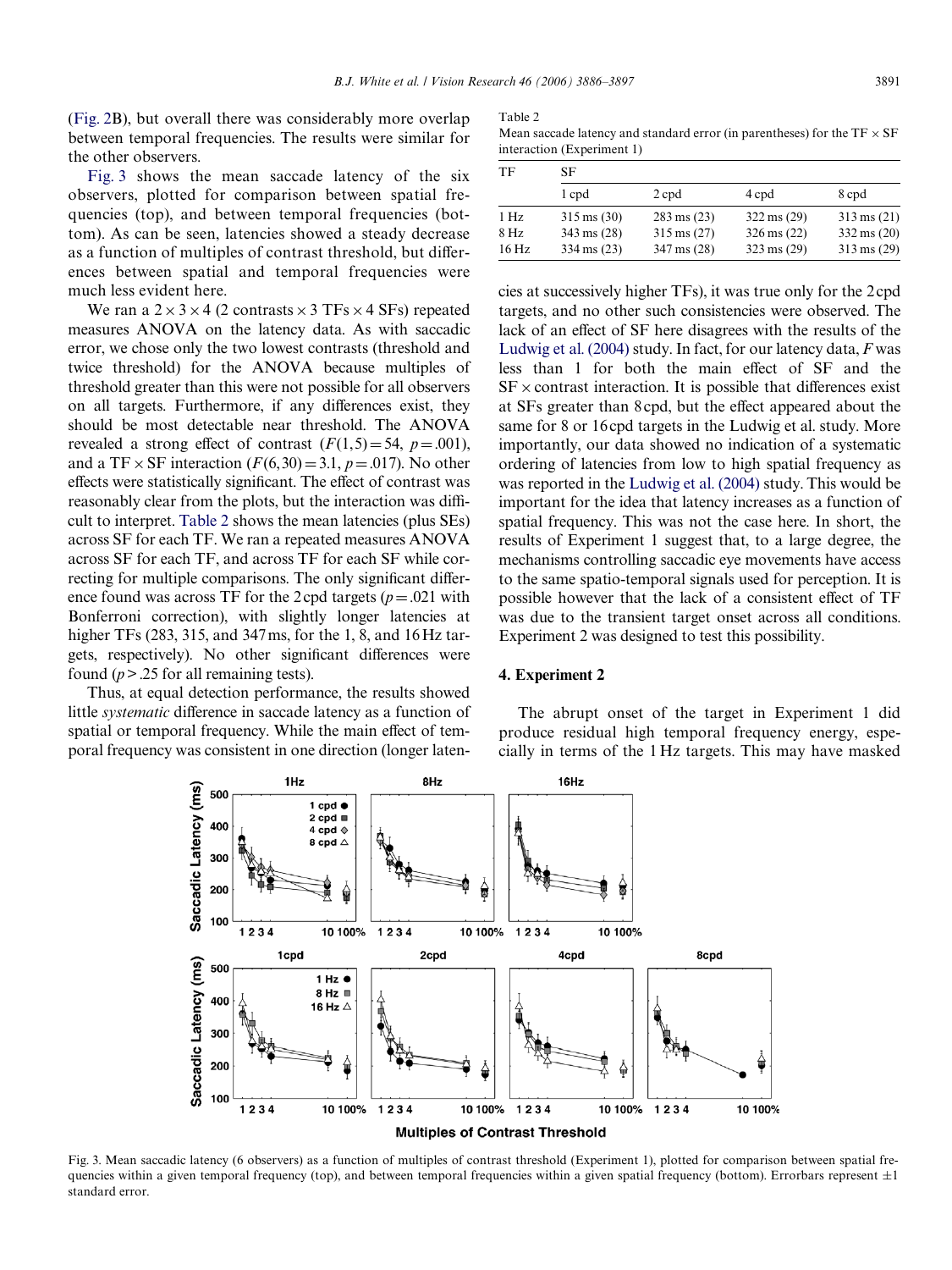any differences due to the target's actual temporal frequency characteristics. Using an abrupt onset was the simplest way of dealing with the fact that targets of different temporal frequencies reach peak contrast at different times, making latency comparisons difficult. Here, we ramped the onset of the 8 and 16 Hz targets with the sinusoidal contrast function of the 1 Hz target (see Section [2](#page-1-0)). In addition, we used two target eccentricities (4 or 8 deg) to reduce the predictability of the target's position.

## *4.1. Results and discussion*

## *4.1.1. Proportion of errors*

[Table 3](#page-6-0) shows the proportion of saccades and error trials at detection threshold for Experiment 2. For brevity, the table shows threshold trials only since this is where most errors occurred. At detection threshold, the proportion of no-saccade trials was less than 10%. As with Experiment 1, direction and detection performance were similar, but slightly higher then the predicted threshold performance based on the staircase rule (79%, see Section [2](#page-1-0)). This may be due to the extended target duration, or the fact that we pooled data from threshold and  $1.1 \times$  threshold in this case. The proportion of inaccurate trials was on average slightly higher here ( $M = 0.18$ ) than in Experiment 1 ( $M = 0.15$ ).

[Fig. 4](#page-6-1) shows the mean proportion of saccadic direction versus detection errors at threshold, as a function of target temporal frequency (left plot), and spatial frequency (right plot). The mean was around 10–15% (i.e., 85–90% correct)

across temporal and spatial frequencies. A  $2 \times 3$  (errortype  $\times$  temporal frequency) and  $2 \times 4$  (error-type  $\times$  spatial frequency) repeated measures ANOVA revealed no significant differences ( $p > .25$  for all effects). The lack of an effect of error-type may be due to the fact that saccadic performance was necessarily computed as a binary response (left versus right), whereas psychophysical performance was a 4AFC procedure (left-near, left-far, right-near, and rightfar). Nonetheless, most importantly there was no indication of a difference across spatial or temporal frequency within either response-type. In other words, there was no bias towards a particular spatial or temporal frequency. This again supports our claim that the saccadic and perceptual systems rely on the same spatio-temporal signals.

#### *4.1.2. Accuracy*

As with Experiment 1, this analysis was performed to ensure there was no accuracy-latency tradeoff. We ran tests separately for each target eccentricity to include as many threshold multiples as possible. A  $2 \times 3 \times 4$  (2 contrasts  $\times 3$ )  $TFs \times 4$  SFs) repeated measures ANOVA was run on the targets at 4 deg eccentricity. The ANOVA revealed an effect of contrast only  $(F(1,3)=26.1, p=.015)$ , with slightly higher saccadic error at threshold (0.7 deg) than at the higher contrast (0.59 deg). No other effects at this eccentricity were significant  $(p > 0.15$  for all remaining tests). For the outermost targets, it was only possible to test all SFs and TFs at detection threshold (see Footnote 1). However, none of the effects were significant  $(F<1$  for the main effect of

<span id="page-6-0"></span>Table 3 Proportion of saccades, errors and used trials at detection threshold (Experiment 2)

| Proportion saccades | Direction errors | Detection errors | Proportion correct | Inaccurate/anticipatory | Proportion used $(N)$ |
|---------------------|------------------|------------------|--------------------|-------------------------|-----------------------|
| 0.97                | 0.17             | 0.15             | 0.79               | 0.16                    | 0.66(247)             |
| 0.93                | 0.06             | 0.04             | 0.92               | 0.14                    | 0.79(284)             |
| 0.91                | 0.08             | 0.08             | 0.89               | 0.19                    | 0.72(255)             |
| 0.98                | 0.08             | 0.18             | 0.81               | 0.24                    | 0.62(117)             |
|                     |                  |                  |                    |                         |                       |

The proportion of direction and detection errors was computed from trials with saccades only (first column). The proportion correct represents the saccade trials with no direction or detection errors, and the proportion used represents the correct trials (fourth column) that satisfied the accuracy/anticipatory criterion (see Section [2\)](#page-1-0).



<span id="page-6-1"></span>Fig. 4. Mean proportion of saccade direction errors and detection errors at threshold as a function of temporal frequency (left) and spatial frequency (right) (Experiment 2).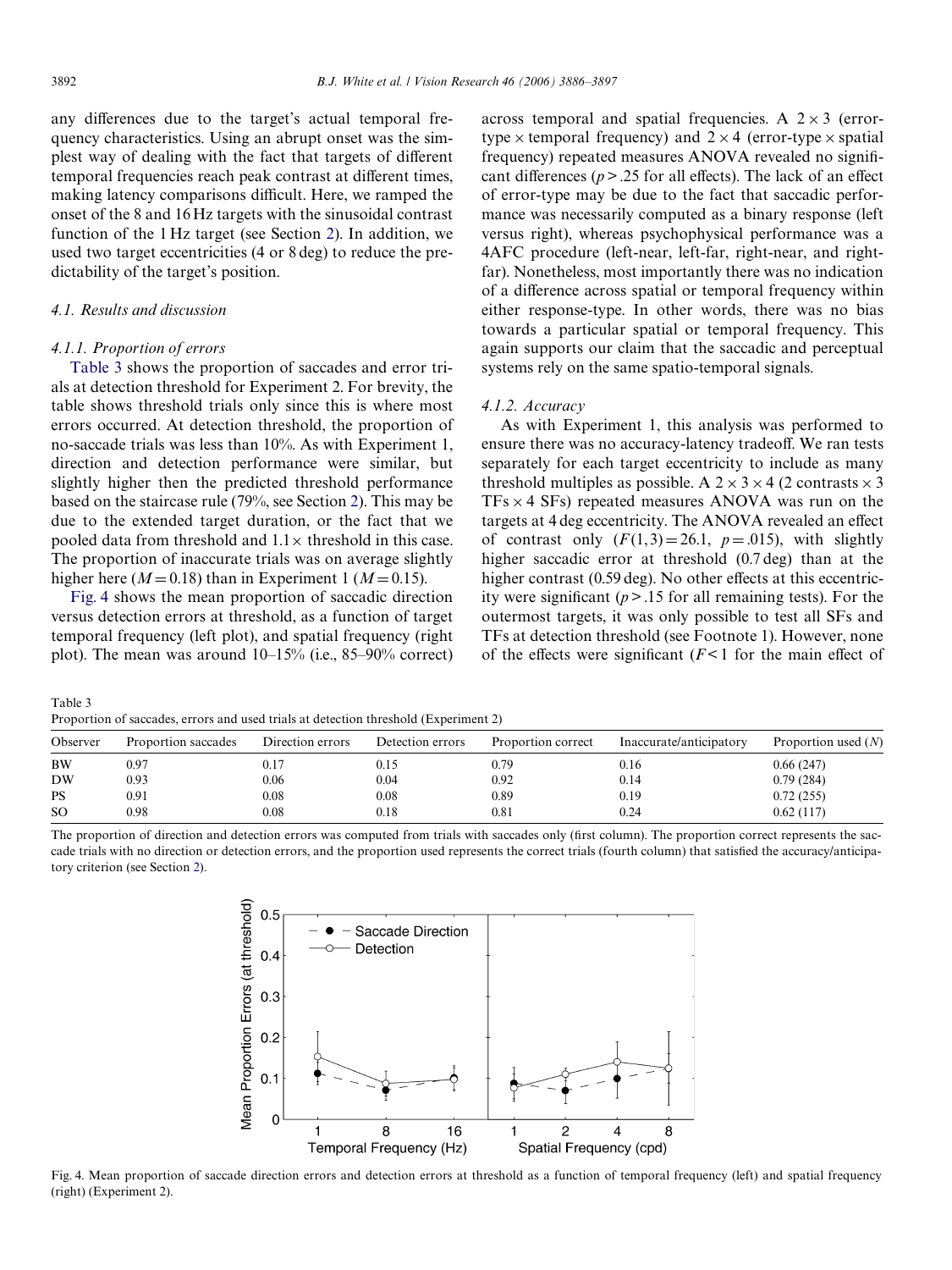TF;  $F(3, 9) = 1.2$ ,  $p = .34$  for the main effect of SF;  $F(6, 18) = 1.1$ ,  $p = .38$  for the TF  $\times$  SF interaction). We were able to run another test including two threshold multiples, but only with 2 TFs and 4 SFs ( $2 \times 2 \times 4$ ). Again, only the effect of contrast was significant  $(F(1,3) = 13.5, p = .035)$ , showing slightly higher saccadic error at threshold (0.89 deg) than at the higher contrast (0.78 deg). In most cases,  $F$  was less than 1 (e.g., for the main effect of TF, SF,  $TF \times SF$ , TF  $\times$  contrast, and TF  $\times$  SF  $\times$  contrast). Thus, as with Experiment 1, position error remained fairly constant across target spatio-temporal frequency.

## *4.1.3. Latency*

[Fig. 5](#page-7-0) shows saccadic latency as a function of contrast for two representative observers. [Fig. 5A](#page-7-0) is plotted for comparison between SFs within a given TF, and [Fig. 5B](#page-7-0) for



<span id="page-7-0"></span>Fig. 5. Saccadic latency as a function contrast (log) for two representative observers (Experiment 2), at two target eccentricities (4 or 8 deg), plotted for comparison between spatial frequencies within a given temporal frequency (A), and between temporal frequencies within a given spatial frequency (B). Errorbars omitted for clarity.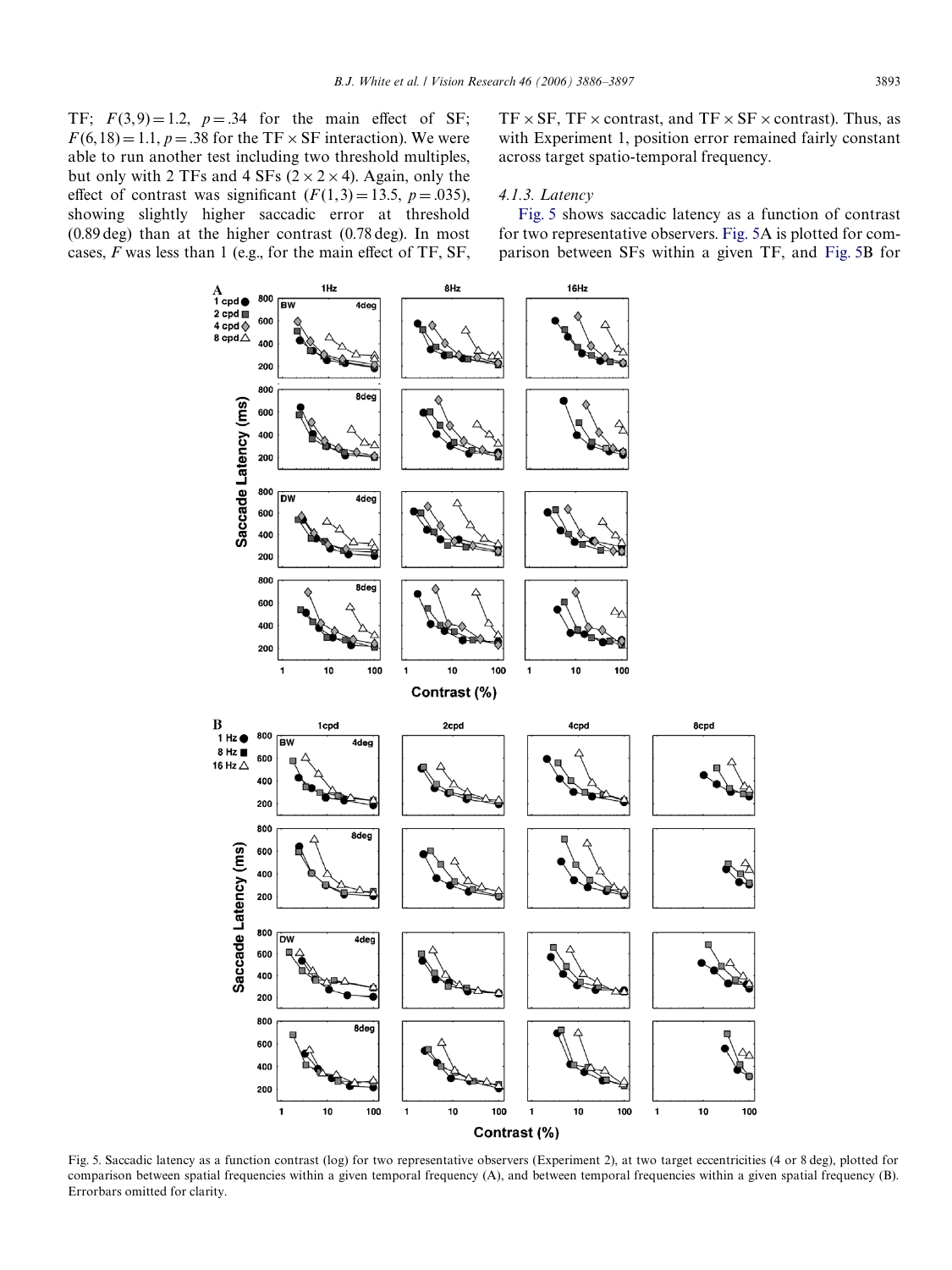comparison between TFs within a given SF. Latencies were overall much longer here due to the ramped target onset (see Section [2\)](#page-1-0), but the pattern was similar to Experiment 1 in that we see a steady decrease in latency as a function of contrast. The pattern in terms of TF [\(Fig. 5](#page-7-0)B) was some-what different from before: [Fig. 5B](#page-7-0) shows considerable overlap between 1 and 8 Hz targets at lower SFs (which is similar to the pattern in Experiment 1; see [Fig. 2](#page-4-0)B), but there is an increasing separation between the TFs at increasing SFs in Experiment 2 [\(Fig. 5](#page-7-0)B) that is not so obvi-ous in Experiment 1 [\(Fig. 2](#page-4-0)B). If we consider a fixed contrast at low TF ([Fig. 5A](#page-7-0)), latencies are somewhat longer for higher SF targets, but this difference appears to increase at higher TFs, and with greater target eccentricity (the lines separate more than in [Fig. 2A](#page-4-0), Experiment 1). This is in fact what we would expect based on the spatio-temporal contrast sensitivity function [\(Kelly, 1984](#page-11-19)): spatial contrast sensitivity tends to be band-pass at low TFs and low-pass at high TFs. This means that we are better able to resolve fast flickering low SF patterns then slow flickering high SF patterns, and this difference should be more pronounced further in the periphery due its greater sensitivity to flicker ([Baker & Braddick, 1985\)](#page-10-3), and poorer sensitivity to high SF. The data in Experiment 2 are consistent with this.

However, the question is to what extent this difference holds at points of equal detection performance. [Fig. 6](#page-8-0) shows the mean saccadic latency across threshold multiples for the four observers, plotted for comparison between SFs (top two), and between TFs (bottom two), at each target eccentricity. As with accuracy, latencies were noisier at higher threshold multiples, especially for the higher SFs (4 and 8 cpd) at the outermost eccentricity, because some of these points represent data from as few as one observer



<span id="page-8-0"></span>Fig. 6. Mean saccade latency (4 observers) as a function of multiples of contrast threshold (Experiment 2), plotted for comparison between spatial frequencies within a given temporal frequency for each target eccentricity (top two sets of panels), and between temporal frequencies within a given spatial frequency (bottom two sets of panels). Errorbars represent  $\pm 1$  standard error.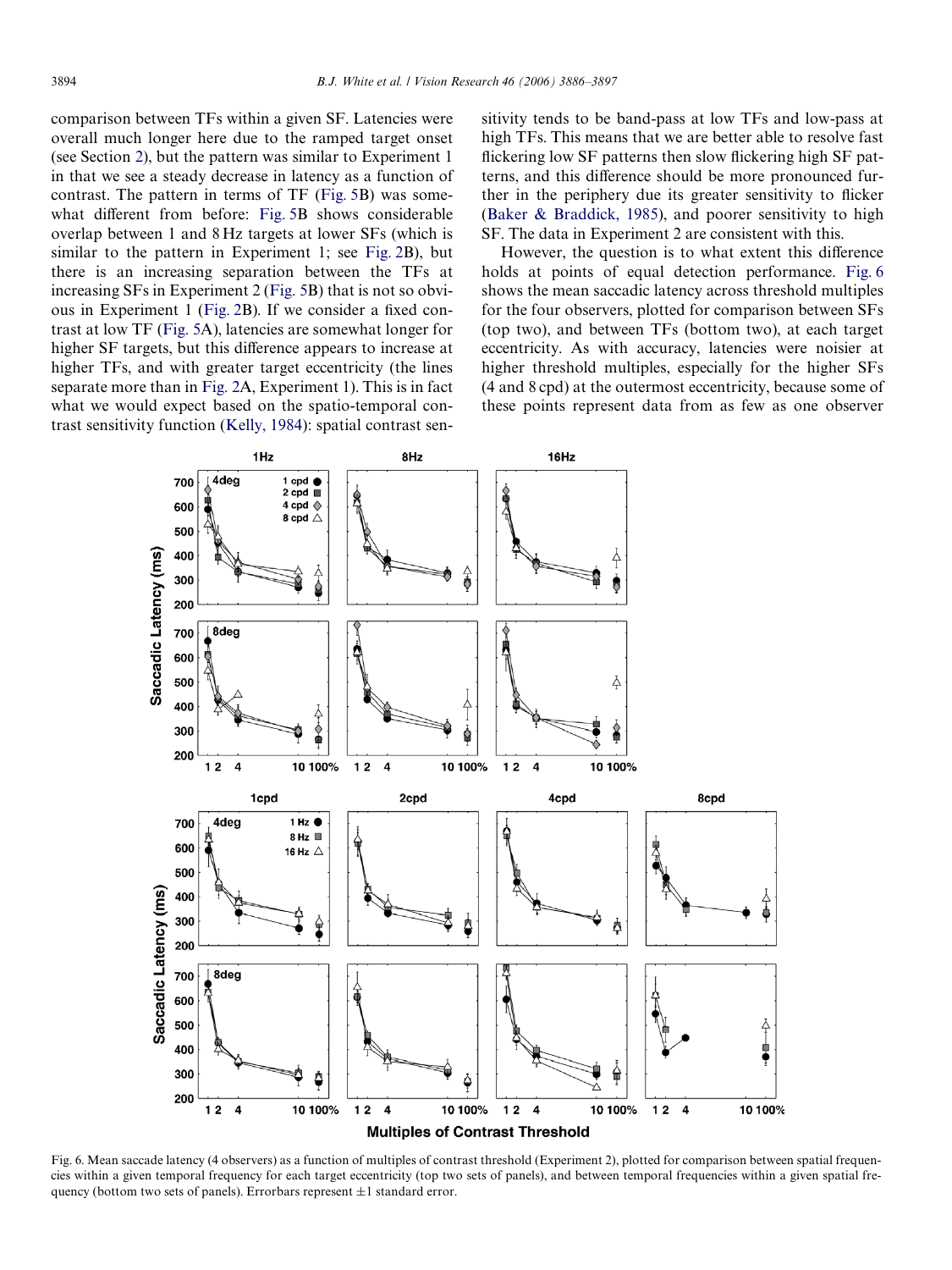(Footnote 1). However, at equal detection performance (i.e., near threshold), there appears to be little if any difference.

We ran tests separately for each target eccentricity in order to include as many threshold multiples as possible while ensuring that each condition contained data from all four observers (since most missing cases were for targets at the outermost eccentricity at the highest SF; Footnote 1). We were able to run a  $2 \times 3 \times 4$  (2 contrasts  $\times 3$  TFs  $\times 4$ SFs) repeated measures ANOVA on the targets at 4 deg eccentricity. The ANOVA revealed a main effect of SF  $(F(3, 9) = 6.9, p = .01)$ , and contrast  $(F(1, 3) = 397, p < .001)$ , plus a TF  $\times$  contrast interaction ( $F(2, 6) = 5.4$ ,  $p = .04$ ), and a SF  $\times$  contrast interaction ( $F(3,9) = 5.4$ ,  $p = .02$ ). No other effects were significant.

The main effect of contrast showed an expected longer latency at threshold (622 ms) than twice threshold  $(445 \,\mathrm{ms})$ . However, for the SF main effect, Bonferroni adjusted comparisons between the specific  $SFs$  (537, 521, 562, and 513 ms for the 1, 2, 4, and 8 cpd targets respectively) did not reach statistical significance  $(p > .09$  for all comparisons). In addition, the interactions showed no obvious systematic differences. [Table 4](#page-9-0) shows the mean saccade latency (and SEs) for both interactions that reached statistical significance. We ran a repeated measures ANOVA at both contrasts (1 and  $2 \times$  thresh) across TF ([Table 4](#page-9-0)A), and then across SF ([Table 4](#page-9-0)B), while correcting for multiple comparisons. Only the effect of SF at threshold was significant  $(F(3, 9) = 9.1, p < .05)$ , and was

<span id="page-9-0"></span>Table 4

Mean saccade latency and standard error (in parentheses) for the  $TF \times$  contrast interaction (A) and the  $SF \times$  contrast interaction (B) for Experiment 2

| (A)                              | TF                                   |                                                 |                                                  |                                                |
|----------------------------------|--------------------------------------|-------------------------------------------------|--------------------------------------------------|------------------------------------------------|
| Contrast                         | 1 Hz                                 | $8$ Hz                                          | 16 Hz                                            |                                                |
| Threshold<br>$2\times$ Threshold | $604 \text{ ms} (50)$<br>446 ms (37) | $632 \text{ ms} (32)$<br>$452 \text{ ms} (30)$  | $629 \,\text{ms} (25)$<br>$437 \,\text{ms} (21)$ |                                                |
| (B)                              | SF                                   |                                                 |                                                  |                                                |
| Contrast                         | 1 cpd                                | 2 cpd                                           | 4 cpd                                            | 8 cpd                                          |
| Threshold<br>$2\times$ Threshold | $624 \text{ ms} (38)$<br>449 ms (30) | $626 \text{ ms} (44)$<br>$417 \,\text{ms} (23)$ | $662 \text{ ms} (33)$<br>464 ms (28)             | $574 \text{ ms} (25)$<br>$452 \text{ ms} (37)$ |

due to slightly longer latency for 4 cpd targets (662 ms) relative to 8 cpd targets (574 ms). Note that this is in fact in the opposite direction to the effect reported by [Ludwig](#page-11-12) [and colleagues \(2004\)](#page-11-12). In their study, latencies were in fact elevated for  $SFs \geq 8$  cpd.

For targets at 8 deg eccentricity, it was only possible to test all SFs and TFs at detection threshold (multiples greater than this were not possible for all targets; see Footnote 1). However, none of the effects were significant  $(p > 0.15$ for all effects). We were able to run another test including two threshold multiples, but with only 2 TFs and 4 SFs  $(2 \times 2 \times 4)$ . Again, there was an expected effect of contrast  $(F(1, 3) = 231, p < .001)$ . The only other effect to reach statistical significance was TF  $(F(1,3) = 12.7, p = .04)$ , and was due to slightly longer latencies for 8 Hz (557 ms) than 1 Hz (516 ms) targets.

To reinforce these results, a more stringent test was run at threshold with a single observer using only two SFs (1 and 8 cpd), two TFs (1 and 16 Hz), and one target eccentricity (8 deg). For the staircase, threshold was taken as the mean of 8 reversals (versus 4 previously). We obtained 100 trials per stimulus condition at only one contrast, detection threshold. If saccadic latency is in fact longer for high SFs [\(Ludwig et al., 2004](#page-11-12)), it should be detectable here. [Fig. 7](#page-9-1) shows the results. On the left is saccade latency, and on the right is saccade error, with the percentage of correct saccade directions next to each mean value. Again, there was no indication of longer latencies for high SF targets here.

# **5. General discussion**

We can conclude from these experiments that perceptual and saccadic performance was remarkably similar: once targets were presented at near equal detection performance, we found little *systematic* difference in saccade latency and no difference in average oculometric performance  $\frac{6}{6}$  correct saccade direction) across a range of spatial and temporal frequencies. Furthermore, saccadic position error remained fairly constant across all conditions. The only reliable effect was due to contrast. The pattern of latencies as a function of contrast (see [Figs. 2 and 5\)](#page-4-0) was what we would expect based on the spatio-temporal contrast sensi-



<span id="page-9-1"></span>Fig. 7. Saccade latency (left) and saccade error (right) as a function of target spatio-temporal frequency (targets at detection threshold). Errorbars represent  $\pm 1$  standard error. Percent correct saccade direction plotted to the side.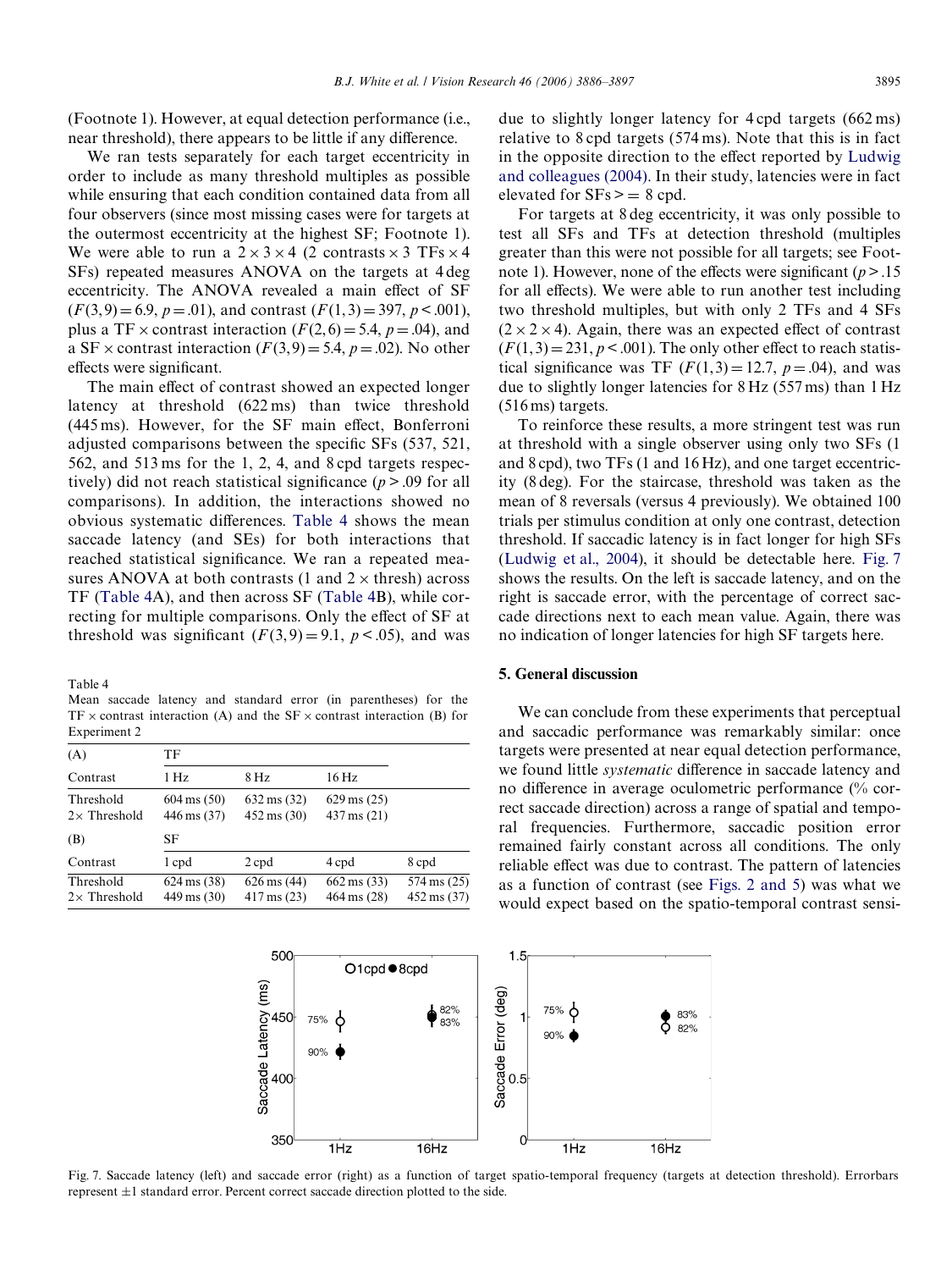tivity function ([Kelly, 1984\)](#page-11-19). In short, sensitivity falls at higher SFs, which is reflected in the pattern of latencies as a function of contrast ([Figs. 2 and 5](#page-4-0)) but this difference begins to disappear when we control for contrast sensitivity by performing tests at multiples of threshold ([Figs. 3 and 6](#page-5-0)). Taken together, the results support the idea that the mechanisms driving saccades rely on the same visual spatio-temporal signals as perception.

It is possible that latency differences exist at spatial frequencies higher than was used in the current study (8 cpd). The [Ludwig et al. \(2004\)](#page-11-12) study used spatial frequencies up to 16 cpd, and they reported a systematic ordering of latencies from medium to high spatial frequencies. However, our setup did not permit an adequate sampling of 16 cpd targets. By our accounts, this was also a problem in the Ludwig et al. study (approximately 2 pixels per cycle at 16 cpd, which is fairly close to a square-wave pattern). Furthermore, we did not find any indication of a systematic ordering of latencies for spatial frequencies up to 8 cpd, so it seems doubtful that we would have found a difference at 16 cpd. However, further tests using a more detailed sampling resolution for spatial frequencies beyond 8 cpd might be useful.

The use of temporal frequency was also an important aspect of this study, and arguably it has been understudied in terms of saccades. It has been suggested that differences in response latencies due to stimuli with different spatiotemporal properties can be attributed to the transient versus sustained nature of the magno- versus parvo-cellular pathways, respectively ([Breitmeyer, 1975; Legge, 1978;](#page-10-0) [Murray & Plainis, 2003; Schwartz, 1992\)](#page-10-0). Neurons in the magno-cellular layers of the LGN respond better to rapidly flickering low spatial frequency targets, whereas neurons in parvo-cellular layers can respond better to low temporal frequencies, and can resolve much higher spatial frequencies ([Derrington & Lennie, 1984; Merigan & Maunsell,](#page-11-14) [1993\)](#page-11-14). However, the conduction time from the optic chiasm to the LGN is only about 3–4 ms slower for the P-layers relative to the M-layers ([Schiller & Malpeli, 1978\)](#page-11-20), and the difference is only slightly larger in terms of visual response latency, with reports from 7–10 ms [\(Maunsell et al., 1999;](#page-11-21) [Maunsell & Gibson, 1992\)](#page-11-21). For behavioral differences to match this would require that visual stimuli uniquely isolate each pathway. It seems unlikely then that stimuli believed to isolate these channels would produce a behaviorally significant difference. We used both abrupt-onset targets (Experiment 1) and slow-onset targets (Experiment 2) of different temporal frequencies, but the results showed no clear consistent effect to support this idea. In fact, at equal detection performance, there was no difference across temporal frequency for every spatial frequency except 2 cpd, where the effect was actually opposite to the prediction based on the fast M-path versus the slower P-path (i.e., latencies were slightly longer for successively higher TFs).

One might argue that the few differences we did find (or arguably the lack of any differences) were due to less than perfect thresholds. The staircase method is a quick means of obtaining the threshold for many stimuli simultaneously, but plotting a psychometric function may be a more accurate approach. Unfortunately, it was not possible to adequately fit a psychometric function to our data (which is often the case for data obtained from a staircase). The alternative is to use a constant stimuli procedure, but the tradeoff is time due to the greater amount of data required to fit a reasonable function. This might be worth exploring with fewer target spatio-temporal frequencies.

In contrast to our results, there has been considerable support for the idea that the visual signals driving perception are distinct from the visual signals used to guide actions (e.g., [Goodale & Milner, 1992; Goodale & Westwood, 2004](#page-11-22)). Part of the support comes from patients with lesions in areas believed to be primarily responsible for motor behavior (socalled "dorsal" areas) versus visual perception (so-called "ventral" areas). For example, patients with lesions in dorsal areas have shown deficits in reaching and grasping certain objects, while their perception of such objects is presumably unaffected ([Perenin & Vighetto, 1988](#page-11-23)). Conversely, patients with ventral lesions have shown perceptual deficits while motor behavior is presumably spared (so-called visual form agnosia; [Milner et al., 1991](#page-11-24)). Since this initial hypothesis however, there has been growing evidence suggesting a high degree of interaction between dorsal and ventral areas, and a much higher level visual representation in the dorsal stream. For example, several studies have reported effects of visual illusions on reaching and grasping behavior (e.g., [de Grave,](#page-11-25) [Brenner, & Smeets, 2004; Franz, Gegenfurtner, Bultho](#page-11-25)ff[, &](#page-11-25) [Fahle, 2000; Glover & Dixon, 2001, 2002](#page-11-25)). In addition, studies are beginning to suggest that the motor system can use pure chromatic signals to guide rapid pointing behavior ([Brenner & Smeets, 2004 ;Schmidt, 2002](#page-11-26)). Furthermore, there is some evidence for color selectivity in dorsal area LIP (lateral intraparietal area) when color is relevant for the task, in this case a saccade task [\(Toth & Assad, 2002\)](#page-11-27). Along these lines, the results of the current study support the idea that dorsal areas in the control of saccadic eye movements have access to the same spatio-temporal signals as perception.

#### **Acknowledgments**

This research was funded by the Bundesministerium für Bildung und Forschung ("Modkog" 62000177), and the DFG Forschergruppe 560 ("Perception and Action").

#### **References**

- <span id="page-10-3"></span>Baker, C. L., Jr., & Braddick, O. J. (1985). Eccentricity-dependent scaling of the limits for short-range apparent motion perception. *Vision Research, 25*(6), 803–812.
- <span id="page-10-1"></span>Becker, W., & Jurgens, R. (1979). An analysis of the saccadic system by means of double step stimuli. *Vision Research, 19*(9), 967–983.
- <span id="page-10-2"></span>Beutter, B. R., Eckstein, M. P., & Stone, L. S. (2003). Saccadic and perceptual performance in visual search tasks. I. Contrast detection and discrimination. *Journal of the Optical Society of America A Optics, Image Science, and Vision, 20*(7), 1341–1355.
- <span id="page-10-0"></span>Breitmeyer, B. G. (1975). Simple reaction time as a measure of the temporal response properties of transient and sustained channels. *Vision Research, 15*(12), 1411–1412.